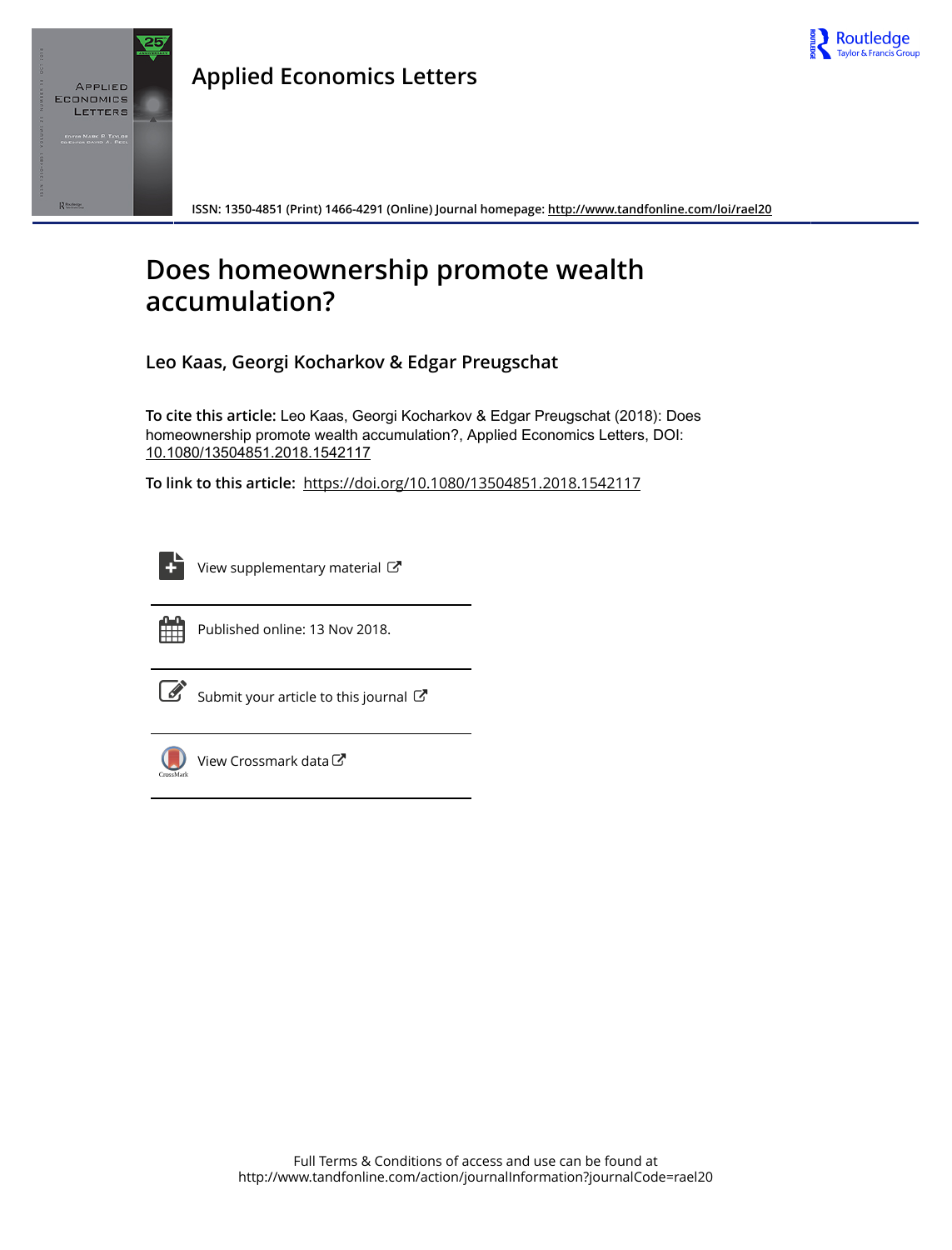#### ARTICLE

# Does homeownership promote wealth accumulation?

## Leo K[a](#page-1-0)as<sup>a</sup>, Georgi Kocharkov<sup>a</sup> and Edgar Preugschat<sup>[b](#page-1-0)</sup>

<span id="page-1-0"></span><sup>a</sup>Goethe University Frankfurt, Frankfurt am Main, Germany; <sup>b</sup>Technical University Dortmund, Dorthmund, Germany

#### ABSTRACT

It is well known that homeowners are richer than renters, even after controlling for observable household characteristics. This is often used as an argument for policies that foster homeownership. However, the causal link between homeownership and wealth is difficult to establish due to many potential sources of endogeneity. Utilizing the Household Finance and Consumption Survey for the Euro area, we correct for endogeneity by using inheriting the household' s main residence as an instrument. The exclusion restriction is that conditional on the total amount of inheritance, inheriting a home affects the wealth position of the household only through homeownership. For the sample of inheritors we find that the local average treatment effect for households that inherit a home and stay homeowners is negative. Owning a home reduces riches due to sizable reductions in the net holdings of financial and other real wealth of the treated households.

#### **KEYWORDS**

Homeownership; wealth accumulation; inheritance; instrumental variables

JEL CLASSIFICATION E21; D14; D31

## I. Introduction

What is the impact of homeownership on wealth accumulation? Is owning a home beneficial for the net wealth position of the household? Conventional wisdom has it that homeownership is an important channel for accumulating wealth. $<sup>1</sup>$  For example, it can</sup> act as a commitment device to accumulate and keep wealth due to the binding nature of mortgage plans or the illiquid nature of housing (Boehm and Schlottmann [2004;](#page-6-0) Di, Belsky, and Liu [2007](#page-6-1)). This paper challenges the prevailing view. Analyzing data from the Eurosystem Household Finance and Consumption Survey (HFCS), we show that homeownership can have a negative effect on household wealth.

<span id="page-1-3"></span>Evaluating the role of homeownership for wealth accumulation is a challenging task. Homeowners are different from renters in various ways. They have higher income, are more likely to be self-employed, to be married, and to have children. Even after controlling for such observables, homeownership correlates positively with net wealth.<sup>2</sup> Households also differ in unobserved characteristics that benefit the wealth accumulation of homeowners. These could be related to their degree of risk aversion, their ability to make forward-looking decisions, to plan future expenditures or to make transfers to their children.

We employ an instrumental variables approach with a plausible exclusion restriction to deal with the endogeneity of homeownership status and unobserved heterogeneity. The idea is that if some people inherit a home and keep it, while others of the same characteristics inherit other forms of wealth of the same amount, then the overall differences in their net wealth positions will be a direct consequence of the inherited homeownership. The proposed identification scheme relies on the argument that inheriting the household main residence conditional on the total amount of inheritance affects wealth accumulation only through homeownership.

<span id="page-1-4"></span>In contrast to a widely held belief that homeownership is a vehicle for wealth creation (e.g. Herbert, McCue, and Sanchez-Moyano [2013](#page-6-2)), we document a large and significant negative causal link between owning a home and household wealth. We further investigate the operating mechanism of this result by

Routledge Taylor & Francis Group

Check for updates

CONTACT Georgi Kocharkov @ georgi@georgikocharkov.com

<span id="page-1-5"></span><span id="page-1-1"></span><sup>&</sup>lt;sup>1</sup>See Oliver and Shapiro ([1990\)](#page-6-3); Sherraden [\(1991\)](#page-6-4); Retsinas and Belsky [\(2002](#page-6-5)) and Dietz and Haurin [\(2003\)](#page-6-6) among others. Not all economists agree with this widely held view; indeed there is a recent controversial debate about the role of homeownership for wealth creation, see e.g. Shiller [\(2013\)](#page-6-7).

<span id="page-1-2"></span> $^{2}$ We also show that homeownership correlates positively with the non-residential components of wealth. For details, see Table A.5 in the Online Appendix, which can be found at georgikocharkov.com.

Supplementary data for this article can be accessed [here](https://doi.org/10.1080/13504851.2018.1542117).

<sup>© 2018</sup> Informa UK Limited, trading as Taylor & Francis Group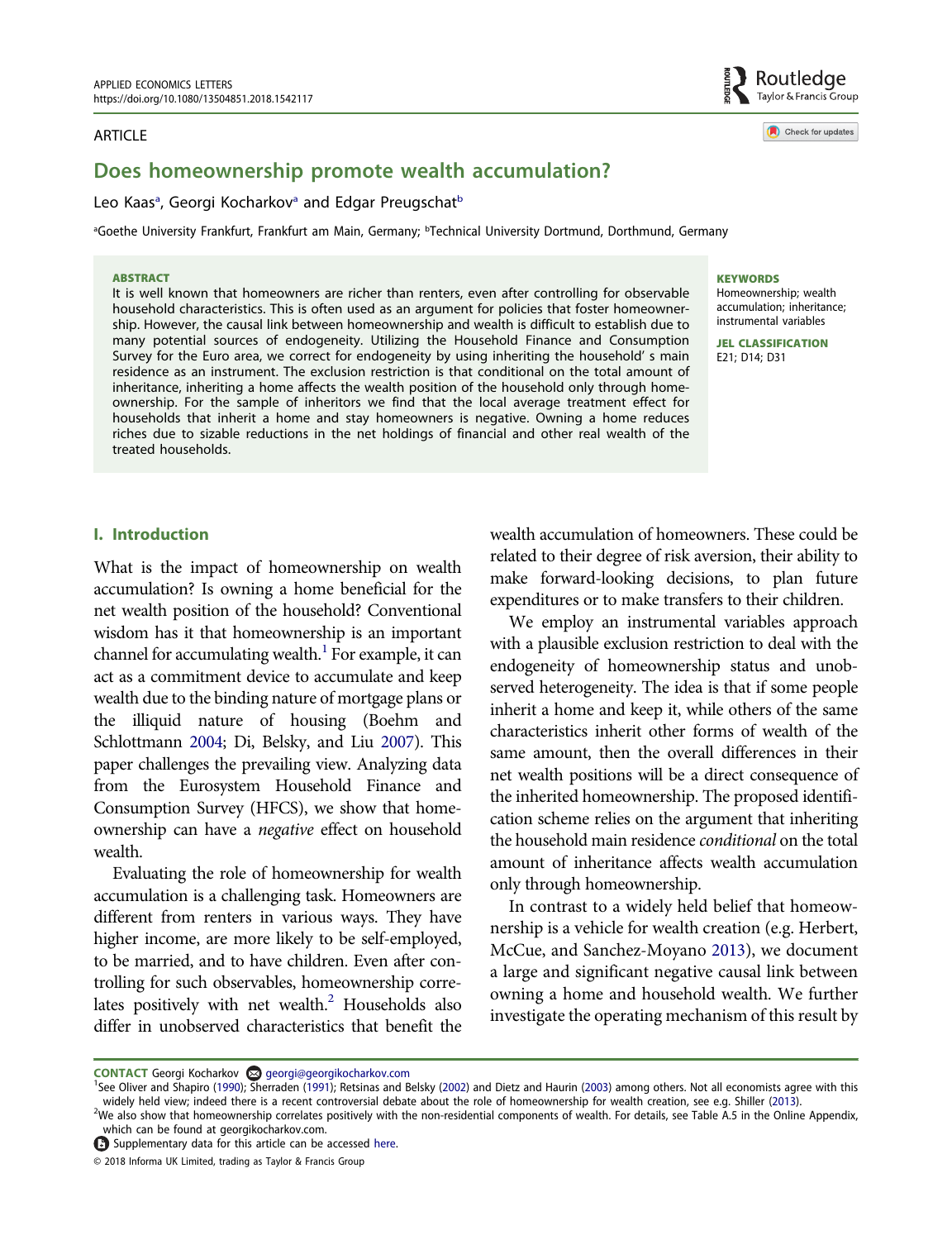exploring the effect of homeownership on different wealth components. We find that inherited homeownership has no significant effect on the accumulation of business wealth, while it affects negatively financial and real wealth.

<span id="page-2-8"></span>The existing treatment effects literature concentrates on documenting externalities of homeownership. It is found to have positive effects on socioeconomic outcomes such as the economic success of children raised in owned homes (e.g. Green and White [1997;](#page-6-8) Haurin, Parcel, and Haurin [2002](#page-6-9)), and on citizenship and community building (DiPasquale and Glaeser [1999](#page-6-10)). However, Engelhardt et al. [\(2010](#page-6-11)) point out that after properly controlling for endogeneity, the size of these externalities is small.

<span id="page-2-12"></span><span id="page-2-10"></span><span id="page-2-6"></span><span id="page-2-5"></span>The household finance literature is interested in homeownership because a large share of household wealth is held in the form of housing. Thus, policies targeting homeownership are viewed as engines for wealth accumulation. This conventional view has not been tested extensively. There are few studies that aim to document the effect of owning a home on wealth accumulation. Di, Belsky, and Liu [\(2007\)](#page-6-1) and Turner and Luea [\(2009](#page-6-12)) both find a positive effect of homeownership on wealth accumulation. On the other hand, papers on household portfolio choices argue that the presence of illiquid housing amplifies the degree of risk aversion of households which reduces the demand for financial assets (Grossman and Laroque [1990;](#page-6-13) Heaton and Lucas [2000;](#page-6-14) Flavin and Yamashita [2002;](#page-6-15) Yamashita [2003](#page-6-16); Cocco [2005;](#page-6-17) Chetty and Szeidl [2007,](#page-6-18) [2014](#page-6-19)). Our empirical results support these predictions.

#### <span id="page-2-9"></span><span id="page-2-7"></span><span id="page-2-4"></span>II. Data and background analysis

The Eurosystem Household Finance and Consumption Survey (HFCS) contains cross-sectional household-level data from 15 Euro area countries which are collected in a harmonized way for 62,000 households in 2009/2010. We restrict the sample to the eight largest countries of the Euro area: Austria, Belgium, Italy, Germany, Greece, the Netherlands, Portugal, and Spain.<sup>3</sup> The focus of the study is on household wealth and its composition, the level of inheritance and the homeownership status. Therefore, the sample is restricted to households with positive levels of inheritance, income and net wealth, and with a reference person of age 35 years or more. The total number of observed households is  $8,524.<sup>4</sup>$ 

We measure the net wealth position of a household by including all financial assets, real estate, stakes or ownership in businesses, and valuables net of total debt. We partition household net wealth into four mutually exclusive categories. Net own housing wealth consists of the value of an own home used as a primary residence minus the amount of mortgage debt on that home. Net financial wealth is all financial wealth minus all debt that is not in the form of mortgages. Net real wealth consists of cars, valuables and other real estate net of mortgage debt for these other properties. Business wealth is the net value of the own stakes in business ventures. We assign homeownership status to households which own at least 50 percent of the household primary residence (Homeowners in [Table 1\)](#page-3-0). In all other cases, households are considered Renters. Households with (partially) inherited main residence are called Home inheritors. If households have not received any part of the main residence as an inheritance, we refer to them as Non-home inheritors.

[Table 1](#page-3-0) shows averages of various variables for renters and homeowners which are further divided into home inheritors (47 percent of the households in the sample) and non-home inheritors.<sup>5</sup> Homeowners are richer than renters, and home inheritors have a slightly lower net wealth position compared to the average household in their owner-ship category.<sup>[6](#page-2-3)</sup>

Regarding the portfolio composition, both homeowners with or without home inheritance hold close to half of their assets in their primary residence. Net real wealth accounts for around 25 percent of their

<span id="page-2-0"></span><sup>&</sup>lt;sup>3</sup>France is excluded from the analysis because French households do not properly report different types of inheritance.

<span id="page-2-1"></span><sup>4</sup> Detailed information on sample sizes and population characteristics in each country is provided in Table A.3 in the Online Appendix.

<span id="page-2-2"></span><sup>&</sup>lt;sup>5</sup>The country-specific homeownership rates vary from 70 percent in the Netherlands to 97 percent in Italy in our sample of households with positive income and inheritance and head's age above or equal to 35 years. For representative estimates of homeownership rates in Europe, see Kaas, Kocharkov, and

<span id="page-2-11"></span><span id="page-2-3"></span>Preugschat [\(2015](#page-6-20)).<br><sup>6</sup>The average net wealth of home inheritors and non-home inheritors is roughly equal if we do not condition on the homeownership status. For more details, see Table A.2 in the Online Appendix.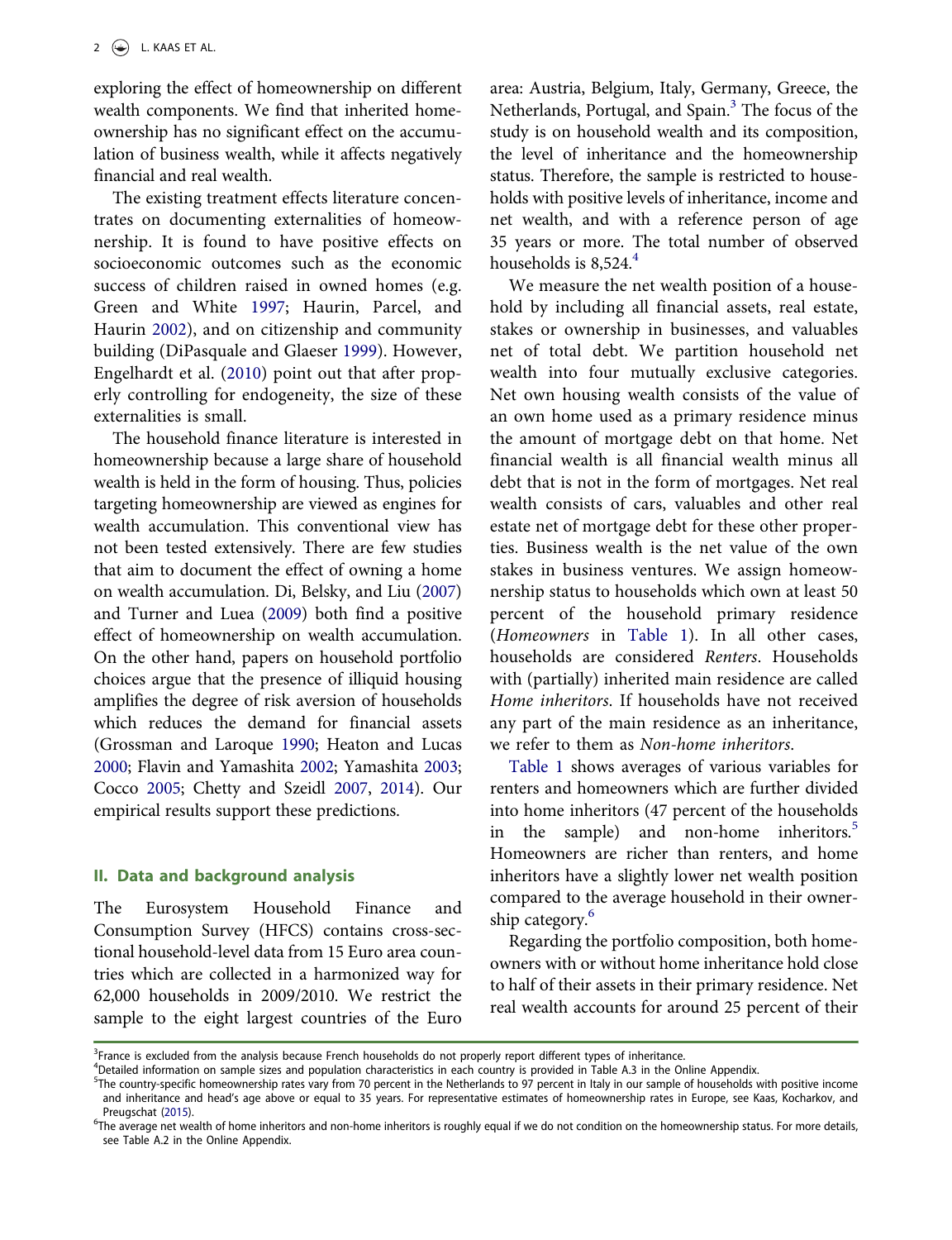<span id="page-3-0"></span>

| Table 1. Wealth and inheritance by homeownership status. |
|----------------------------------------------------------|
|----------------------------------------------------------|

|                        | Homeowners |                     |                 | Renters   |                     |                 |  |
|------------------------|------------|---------------------|-----------------|-----------|---------------------|-----------------|--|
|                        | All        | Non-home inheritors | Home inheritors | All       | Non-home inheritors | Home inheritors |  |
| Wealth                 |            |                     |                 |           |                     |                 |  |
| Total net wealth       | 443,957    | 492,305             | 403,796         | 161,099   | 161,945             | 150,801         |  |
|                        | (18,926)   | (23, 929)           | (27, 531)       | (25, 478) | (27,095)            | (52, 410)       |  |
|                        | [1.00]     | [1.00]              | [1.00]          | [1.00]    | [1.00]              | [1.00]          |  |
| Net own housing wealth | 209,049    | 212,391             | 206,272         | 3,602     | 492                 | 41,203          |  |
|                        | (5, 915)   | (8,005)             | (8, 258)        | (823)     | (385)               | (9,976)         |  |
|                        | [0.99]     | [0.99]              | [1.00]          | [0.09]    | [0.01]              | [0.98]          |  |
| Net real wealth        | 106,275    | 125,580             | 90,240          | 75,855    | 77,075              | 61,122          |  |
|                        | (6, 547)   | (8, 764)            | (9,688)         | (20,771)  | (22, 572)           | (21, 683)       |  |
|                        | $[0.90]$   | [0.93]              | [0.88]          | [0.84]    | [0.83]              | [0.91]          |  |
| Net financial wealth   | 68,214     | 98,366              | 43,170          | 63,378    | 66,209              | 29,135          |  |
|                        | (3, 372)   | (5,756)             | (3,511)         | (8,921)   | (9,496)             | (8,943)         |  |
|                        | [0.89]     | [0.94]              | $[0.85]$        | [0.95]    | [0.97]              | $[0.75]$        |  |
| <b>Business wealth</b> | 60,418     | 55,967              | 64,113          | 18,265    | 18,169              | 19,341          |  |
|                        | (11, 765)  | (11, 749)           | (19, 119)       | (5,759)   | (5,868)             | (32, 220)       |  |
|                        | [0.15]     | [0.15]              | [0.14]          | [0.13]    | [0.12]              | [0.15]          |  |
| <b>Inheritance</b>     | 184,885    | 93,726              | 260,600         | 59,009    | 59,426              | 53,956          |  |
|                        | (10, 556)  | (6, 173)            | (18,905)        | (6,255)   | (6,924)             | (11, 527)       |  |
| N                      | 7,576      | 3,674               | 3,902           | 948       | 822                 | 126             |  |

Notes: Standard errors (in parentheses) are below the estimates. Fractions of households with positive holdings of wealth components and inheritance [in parentheses] are placed below the standard errors.

assets, while net financial and business wealth contribute around 30 percent to the total wealth of owner households. Renters with (without) home inheritance hold 41 (48) percent of their portfolios in real assets. The rest of their net wealth positions predominantly consist of financial assets. Most of the renters with home inheritance own some fraction of the household residence. Inheritance plays a major role for the wealth position of the households in our sample. Inherited assets account for around 40 percent of the net wealth position of home-owners and renters.<sup>[7](#page-3-1)</sup>

## III. The effect of homeownership on household wealth

To study the relationship between homeownership and wealth we estimate

$$
w_i = \alpha X_i + \gamma h_i + \epsilon_i \quad , \tag{1}
$$

where  $w_i$  is the log of net wealth of household *i*,  $X_i$ represents a vector of relevant household characteristics,  $h_i$  is a dummy variable for homeownership, and  $\epsilon_i$  is the error term.

The coefficient  $\gamma$  represents the effect of homeownership on net household wealth. If homeownership is correlated with the unobserved components of the wealth equation summarized in  $\epsilon_i$ , then  $\gamma$  is not consistently estimated by ordinary least squares (OLS). As we argue in the introduction, there are different potential reasons for this. The endogeneity of homeownership in the wealth Equation (1) may lead to a significant upward bias in the estimation of γ. Instrumental variables techniques are applied to deal with this issue.

### Inheriting the main residence

The instrumental variable proposed in this paper is inheriting the household main residence. Inherited wealth can come in various forms such as inherited homes, financial and real assets, or shares in existing businesses. Inheriting a residence (or parts of it) is an almost definitive path to becoming a homeowner. The inherited homeownership status, however, might not have a direct impact on wealth accumulation apart from the general effect of inheritance on wealth. That is, inherited homeownership can act as an exclusion restriction if it is true that after controlling for the impact of the total amount of inheritance on wealth, inherited housing does not have an independent effect on wealth. If, however, home inheritances are given in a very selective manner, for instance, only to the poorest child or to the eldest son, then the validity of the exclusion restriction might be violated. Then, inheriting a home might have a direct channel of influence on household

<span id="page-3-1"></span>7 Various household characteristics for homeowners and renters are presented in Table A.1 in the Online Appendix.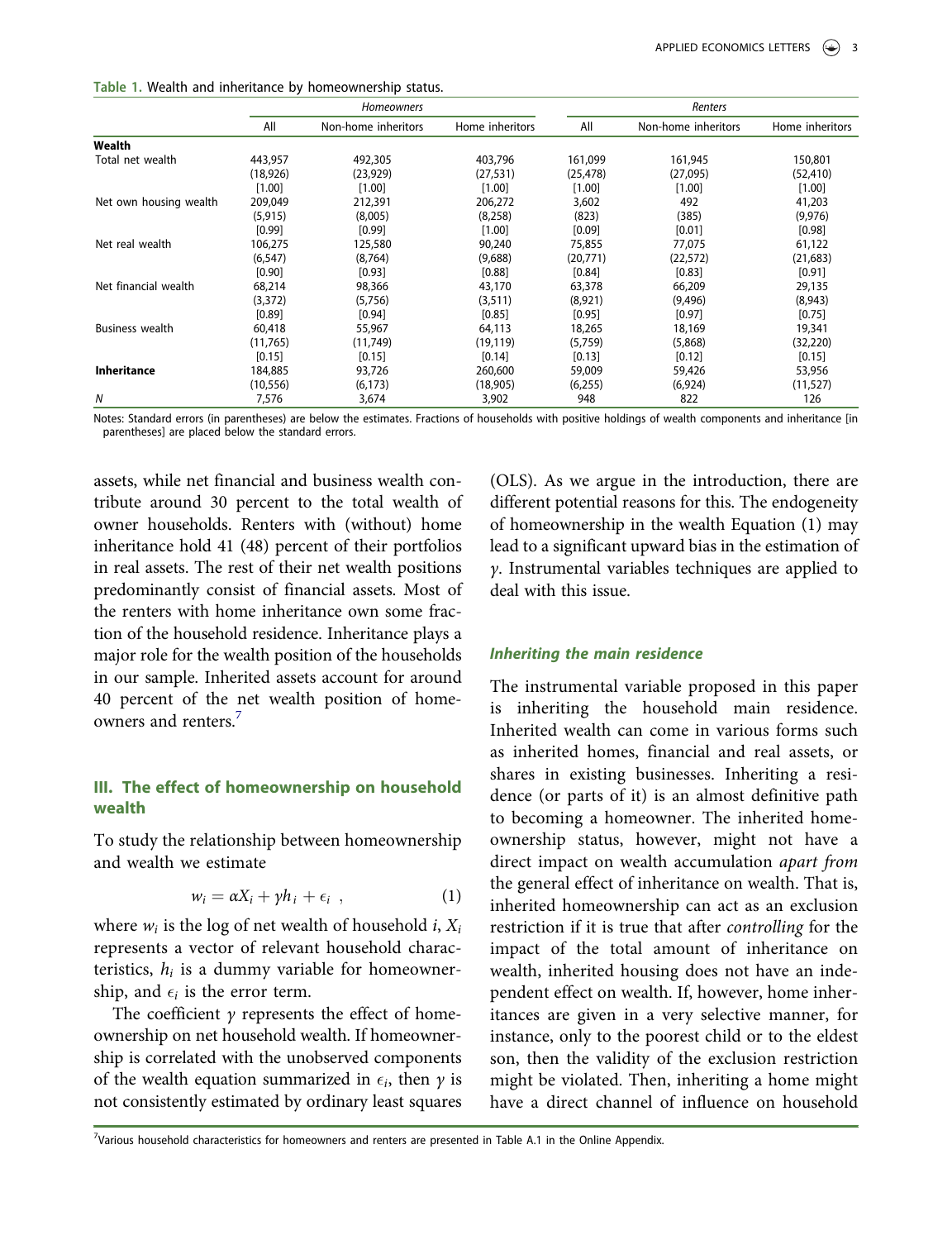wealth. It is difficult to test for such effects in our dataset.[8](#page-4-0)

# Identification and interpretation of the causal effect

Recall that the definition of homeownership adopted here is that 50 percent of the household main residence should be owned. Only three percent of home inheritors are not homeowners due to the fact that they do not own more than half of their main residence. Thus, the large majority of the households with inherited residences are homeowners. Clearly, the instrument is highly correlated with homeownership status even when we control for the inherited amount and house-hold characteristics.<sup>[9](#page-4-1)</sup> The validity of the instrument rests on the assumption that inheriting the main residence affects net wealth only through homeownership when we condition on the inherited amount and household characteristics.

The treatment effect describes the causal link between homeownership and wealth for a particular subpopulation. The instrument exogenously moves into homeownership the group of households which inherit their main residence. Thus, the effect is local and is known in the literature as the local average treatment effect (LATE). We argue that the conditions for a valid identification of LATE are satisfied in our case.<sup>[10](#page-4-2)</sup> First, the instrument should be as good as randomly assigned (independence). Indirect evidence for that is that observable characteristics of home inheritors and non-home inheritors do not differ substantially. Second, the instrument should affect wealth only through homeownership. It is natural to think that what matters for the wealth position of a household is the total amount of the inheritance and not its composition. To address this, we control for the amount of inheritance in all our regressions. Third, the condition of monotonicity should be satisfied. That is, for households whose homeownership status is affected by the instrument (inherited home), the effect of the instrument on the ownership status should be monotonic, i.e. inheriting a home increases the chances of all affected households to become homeowners.

The interpretation of the estimated effect of homeownership on wealth accumulation can be described as follows. LATE captures the causal link between homeownership and wealth for the group of compliers, that is, households which become homeowners due to the inherited home but would not be homeowners had they received the inheritance in some other form.

# Empirical results

The household characteristics used in the analysis are age, marital status and education of the household head as well as his/her status as a selfemployed person with employees. We further control for the total amount of inheritance and gross household income (both in logs), the number of young (below 3 years old) and older children (between ages 3 and 18) and a dummy variable for nuclear families, namely households consisting of two adult parents with children. Table A.3 in the Online Appendix reveals that there is substantial heterogeneity in terms of wealth, its composition and household characteristics across countries. We include country dummies in all empirical specifications.

We estimate several specifications of Equation (1). Results are presented in [Table 2.](#page-5-0) Specifications (1) and (2) utilize OLS, while specifications (3) and (4) use the instrumental variable approach (TSLS) as described above. In both cases we compare a specification in which we control only for the total value of inheritance  $[(1)$  and  $(3)]$  with a specification in which we also control for household characteristics [(2) and (4)]. The basic message of the OLS specifications is that net wealth of homeowners is 91 percent larger than for renters even when we control for inheritance, household characteristics

<span id="page-4-0"></span><sup>&</sup>lt;sup>8</sup>Table A.2 in the Online Appendix presents the wealth composition and basic characteristics of the households which inherited their main residence versus households which received inheritance in other forms.

<span id="page-4-1"></span><sup>&</sup>lt;sup>9</sup>See the first stage regressions in the Online Appendix, Table A.4. The corresponding p-value on the instrumental variable coefficient is very close to zero (1.343e-20).

<span id="page-4-2"></span> $10$ The identification conditions for LATE are derived in Imbens and Angrist ([1994](#page-6-21)).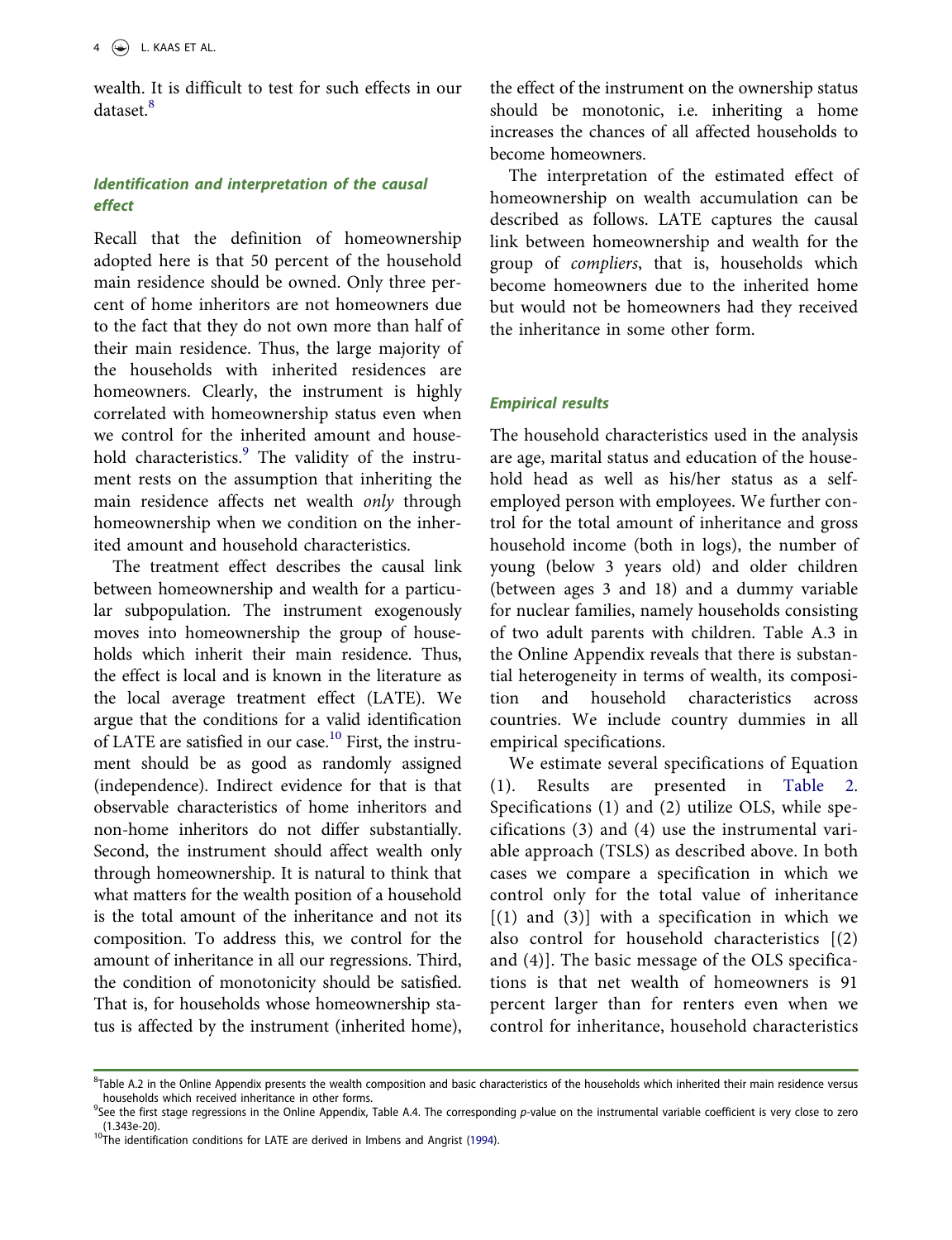<span id="page-5-0"></span>Table 2. Homeownership and total net wealth.

|                            | Dependent variable: Total net wealth |            |             |             |  |
|----------------------------|--------------------------------------|------------|-------------|-------------|--|
|                            |                                      | <b>OLS</b> | <b>TSLS</b> |             |  |
|                            | (1)                                  | (2)        | (3)         | (4)         |  |
| Homeowner                  | $1.328***$                           | $1.245***$ | $-3.975***$ | $-1.779***$ |  |
|                            | (0.089)                              | (0.078)    | (0.588)     | (0.415)     |  |
| Total value of inheritance | $0.343***$                           | $0.267***$ | $0.729***$  | $0.477***$  |  |
|                            | (0.019)                              | (0.017)    | (0.059)     | (0.037)     |  |
| Household characteristics  | No                                   | Yes        | No          | Yes         |  |
| Country-specific effects   | Yes                                  | Yes        | Yes         | Yes         |  |
| R-squared                  | 0.416                                | 0.554      |             |             |  |
| N                          | 8,524                                | 8,524      | 8,524       | 8,524       |  |

Notes: Standard errors (in parentheses). Significance levels:  $* p < 0.1$ , \*\*  $p < 0.05$ , \*\*\*  $p < 0.01$ .

and cross-country differences in net wealth levels (specification  $(2)$ ).<sup>[11](#page-5-1)</sup>

The instrumental variables estimation reverses this finding. The estimates for the effect of homeownership on wealth differ across specifications depending on whether we control for household characteristics. In both specification (3) and (4) it is large, negative and significant but its magnitude is smaller in specification (4). In our view, specification (4) which features a set of household characteristics is the most informative one when judging the sign and the magnitude of the causal effect. It finds reliable evidence for a negative effect of homeownership on wealth accumulation. The penalty related to a 10 percentage points increase in the probability of homeownership is estimated to be an 18 percent reduction of net wealth. $12$ 

One might argue that owning a home adds somewhat mechanically the value of the property to the household net wealth. Alternatively, we can estimate the effect of homeownership on the non-housing wealth of households. The estimates of this exercise confirm the negative effect of homeownership on wealth and are presented in Table A.5 in the Online Appendix.

We further explore the effect of homeownership on the components of non-housing wealth. Results are presented in [Table 3.](#page-5-3)<sup>[13](#page-5-4)</sup> Homeownership leads to sizable reductions in the holdings of both net financial and net real wealth.

# IV. Conclusion

We examine the causal effect of homeownership on net wealth for a sample of European households. We find a significant negative link between these two variables. The joint analysis of homeownership status and household wealth is an important prerequisite for studying wealth inequality and policies related to household savings and inheritance.

#### Acknowledgement

We are grateful to Paula Gobbi, Oliver Lerbst, Monica Paiella, Sven Resnjanskij and Guido Schwerdt for their insightful comments. Vigile Fabella is thanked for providing excellent research assistance.

|                            | Dependent variable:  |             |                 |             |                        |             |
|----------------------------|----------------------|-------------|-----------------|-------------|------------------------|-------------|
|                            | Net financial wealth |             | Net real wealth |             | <b>Business</b> wealth |             |
|                            | <b>OLS</b>           | <b>TSLS</b> | <b>OLS</b>      | <b>TSLS</b> | <b>OLS</b>             | <b>TSLS</b> |
|                            | (1)                  | (2)         | (3)             | (4)         | (5)                    | (6)         |
| Homeowner                  | $-0.053$             | $-6.692***$ | $-0.017$        | $-7.907***$ | $-0.232$               | $-0.554$    |
|                            | (0.341)              | (2.033)     | (0.275)         | (1.417)     | (0.178)                | (1.087)     |
| Total value of inheritance | 0.074                | $0.535***$  | $0.326***$      | $0.875***$  | $0.234***$             | $0.256***$  |
|                            | (0.064)              | (0.145)     | (0.069)         | (0.108)     | (0.052)                | (0.086)     |
| Household characteristics  | Yes                  | Yes         | Yes             | Yes         | Yes                    | Yes         |
| Country-specific effects   | Yes                  | Yes         | Yes             | Yes         | Yes                    | Yes         |
| R-squared                  | 0.134                |             | 0.230           |             | 0.270                  |             |
| N                          | 8,524                | 8,524       | 8,524           | 8,524       | 8,524                  | 8,524       |

<span id="page-5-3"></span>Table 3. Homeownership and components of total net wealth.

<span id="page-5-1"></span><sup>11</sup>In the presence of heteroscedasticity in transformed models, Manning [\(1998\)](#page-6-22) advocates a correction procedure for computing the marginal effects in log models with normal residuals. We use this correction when interpreting the coefficients.<br><sup>12</sup>We perform several robustness checks to further validate the result. First, we reduce the data sample to four core countries of t

<span id="page-5-2"></span>Netherlands, Spain and Italy. Second, we estimate the effect of homeownership on wealth by excluding either the top 20 percent of wealthiest home inheritors in each country or the poorest 20 percent of non-home inheritors. In this way we try to bridge the gap between the two types of inheritors in terms of inheritors in terms of inheritors in terms of inheritors in

<span id="page-5-5"></span><span id="page-5-4"></span><sup>&</sup>lt;sup>13</sup>The components of net wealth might take non-positive values. Therefore, we apply on the dependent variables the inverse hyperbolic sine transformation (IHS). For more details, see e.g. Burbidge, Magee, and Robb ([1988\)](#page-6-23).